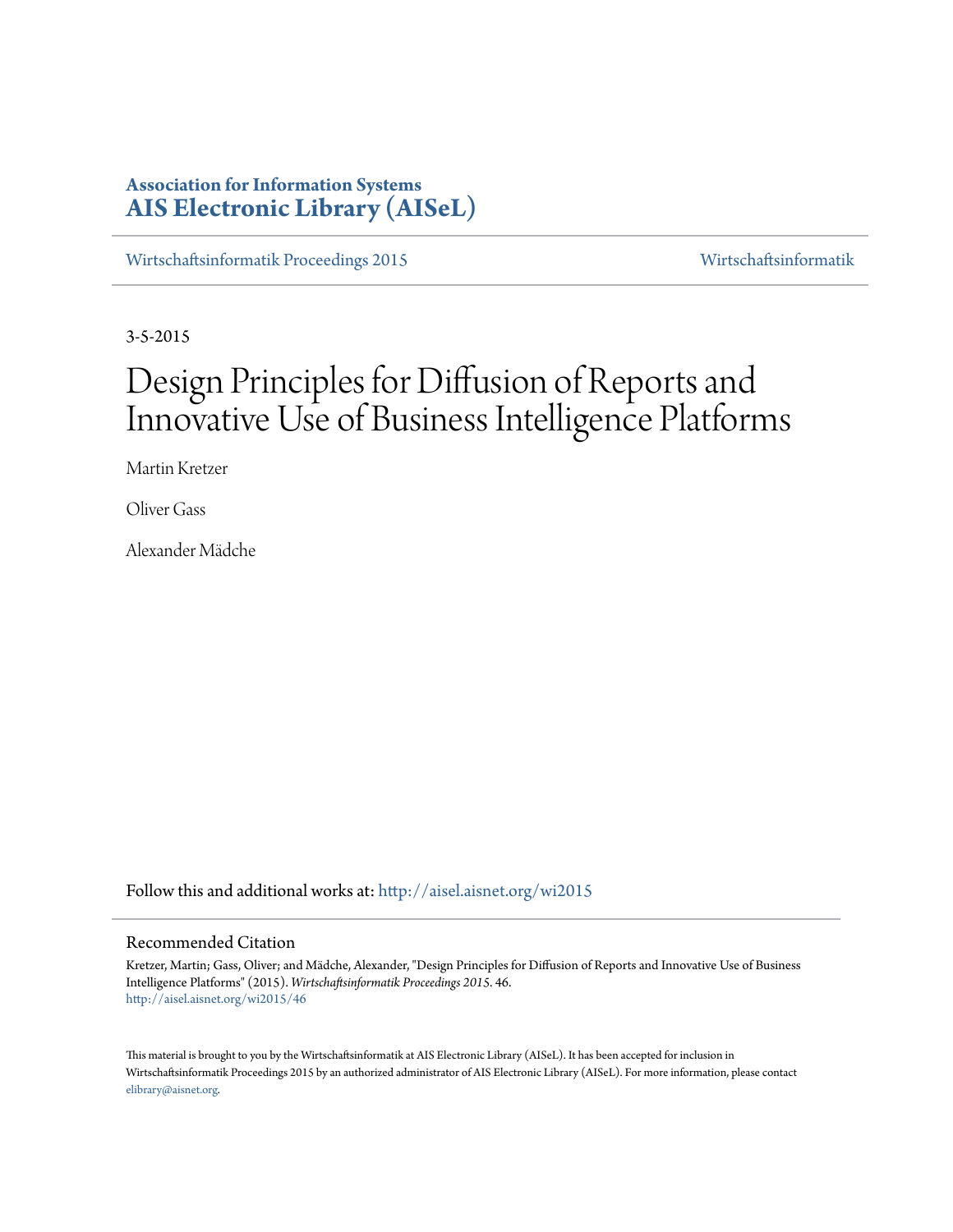# **Design Principles for Diffusion of Reports and Innovative Use of Business Intelligence Platforms**

Martin Kretzer<sup>1,2</sup>, Oliver Gaß<sup>1</sup>, and Alexander Mädche<sup>1,2</sup>

<sup>1</sup> University of Mannheim, Business School, Mannheim, Germany <sup>2</sup> Institute for Enterprise Systems, Mannheim, Germany

{kretzer,gass,maedche}@es.uni-mannheim.de

**Abstract.** In order to innovate and respond quickly to new requirements, employees frequently supplement their information systems. This particularly applies to the context of business intelligence (BI) because many users supplement their BI platforms with individually tinkered spreadsheets. Unfortunately, these supplements bear numerous threats such as limited report reuse across all potential users.

To address this gap, we establish a design science project. First, we qualitatively explore impediments to diffusion of reports and impediments to innovative use. Second, upon our findings and extant literature, we derive metarequirements for BI platforms that foster diffusion of reports and innovative use. Third, we develop and discuss principles for how to design a BI platform that would meet the identified meta-requirements. The resulting design principles emphasize (1) permanent user sandboxes to improve innovative use and (2) hybrid recommendation agents based on user interaction, collaborative-filtering, and users' social influence to improve diffusion of reports.

**Keywords:** business intelligence (BI), design science, innovative use, diffusion of reports, report reuse, post-acceptance use, generativity

# **1 Introduction**

Organizations have made large investments into implementing standardized software products with the expectations that the resulting information systems (IS) integrate data and processes, allow control and reduce costs [1]. However, research indicates that many IS do not achieve these goals due to numerous reasons such as missing flexibility and long implementation times necessary to change them [2]. To mitigate this problem, end users tend to supplement their IS with additional artifacts. This phenomenon has recently gained momentum because individuals today may choose from, and are able to use, an unlimited pool of advices and services [3].

However, individually supplemented systems also constitute dangerous threats for organizations such as limited reuse of data and functionalities [4]. Therefore, literature embraces them only within defined boundaries [2]. Rather than continuously installing additional supplementary systems, organizations should target stable plat-

Kretzer, M.; Gass, O.; Mädche, A. (2015): Design Principles for Diffusion of Reports and Innovative Use of Business Intelligence Platforms, in: Thomas. O.; Teuteberg, F. (Hrsg.): Proceedings der 12. Internationalen Tagung Wirtschaftsinformatik (WI 2015), Osnabrück, S. 675-690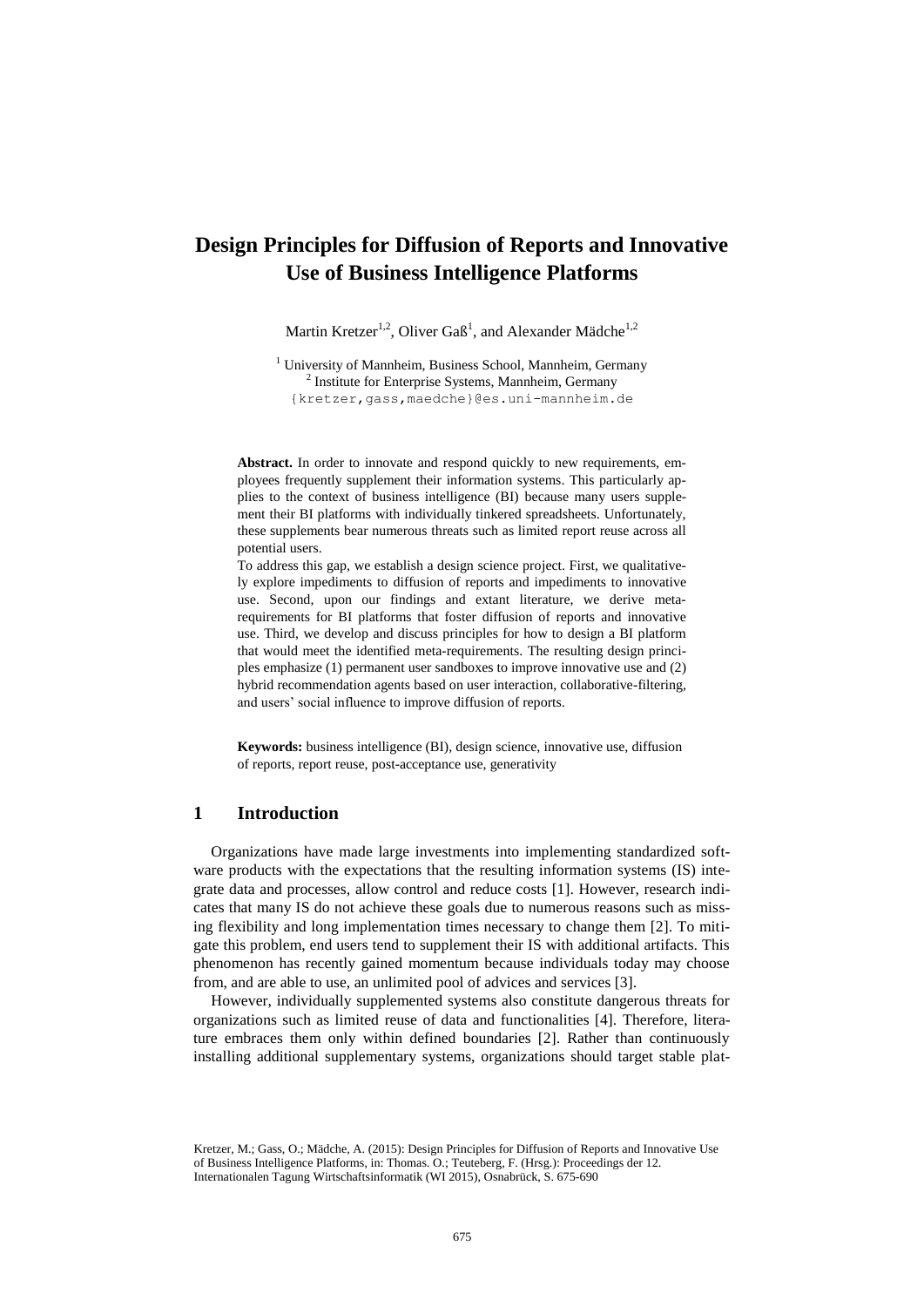forms that empower users and provide them with the flexibility to create new output [5].

As a consequence, exploring how IS may be used innovatively without seducing users to develop silo systems is highly interesting to industry and academia [6]. An according inquiry would be particularly interesting within the domain of business intelligence (BI) because (1) many users of BI platforms frequently develop supplementary, individually tinkered spreadsheets for reporting purposes [7] and (2) reuse of these spreadsheets across potential users is often limited [4].

Therefore, we aim to (1) explore the reasons why individuals do not use their BI platform in an innovative manner, (2) explore which factors impede diffusion of reports across users of a BI platform, (3) upon our findings and extant literature derive requirements for BI platforms that foster innovative use and diffusion of reports, and (4) propose design principles for BI platform vendors to develop according platforms.

To pursue these goals, we explore impediments to innovative use of a BI platform and reuse of reports within four organizations. In particular, section 2 presents our theoretical foundations and section 3 introduces our research approach. Section 4 first presents the impediments and then derives meta-requirements for a BI platform that supports innovative use and reuse of reports. Based on this, section 5 suggests according design principles and section 6 concludes our work.

# **2 Theoretical Foundation**

In this paper, we investigate innovative use of BI platforms and diffusion of reports across users. Extant literature indicates tensions between the two that needed to be balanced by organizations [2], [4].

Following recent studies, we adapt the notion of generativity to the context of BI. Specifically, we use the notion of a generative BI platform to refer to a BI platform that targets both innovative use and diffusion of reports. This is consistent with recent studies that use the notion of generativity to describe platforms that are "simultaneously stable and flexible" [5, p. 753] and "enable and constraint activities" [8, p. 231].

On the one hand, generativity refers to the need of a BI platform to be flexible and empower users to quickly make use of this flexibility in an innovative manner [6], [9]. On the other hand, however, generativity also requires a BI platform to be stable because stability is a precondition for reuse of reports across users and a precondition for innovative use of the BI platform in the long run [5]. As a consequence, designers of a generative platform need to balance the tensions [10] between (1) usage of the BI platform in an innovative manner and (2) reuse of reports across users [11-12].

Toward this end, we draw on post-acceptance and diffusion theory [13] and posit that innovative use and diffusion are two key dimensions of generativity. First, innovative use is a necessary dimension because it allows the user to "create, generate, or produce a new output" [5, p. 750]. For instance, a generative BI platform would need to support the creation of new reports. Second, diffusion is a necessary dimension because diffusion enables reuse of innovations by additional users. Thus, for instance, a generative BI platform would also need to support reuse of reports across users.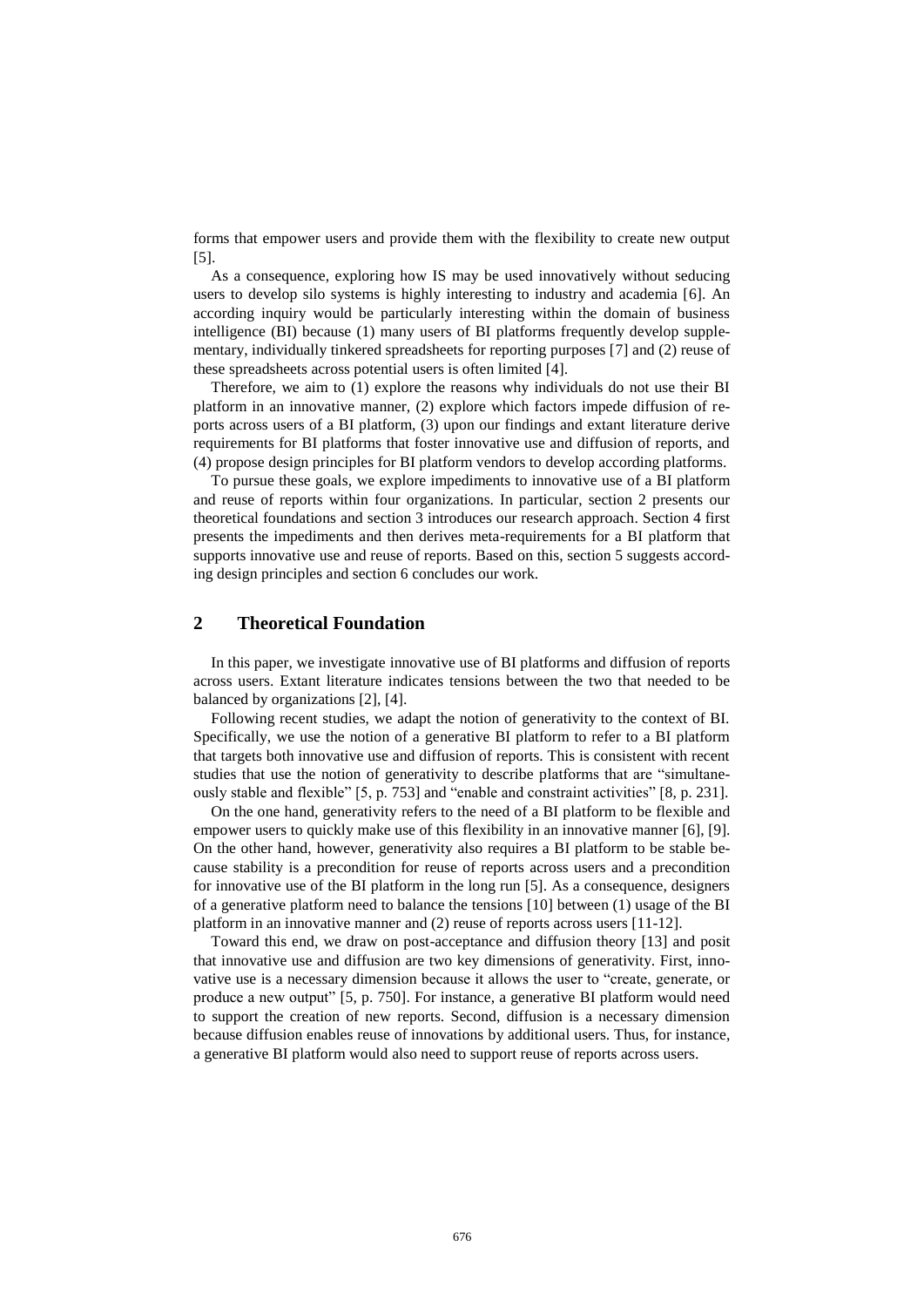#### **2.1 Diffusion of Reports Across Users of the BI Platform**

We determined diffusion [13] as one dimension of generative BI platforms. It emphasizes how new technologies, practices and ideas are adopted within a population of potential adopters [14]. The major underlying assumption is that diffusion starts slow but accelerates with each additional adopter until the innovation is adopted by the majority of the population. After this point, diffusion slows down, thus leading to an S-shaped curve as cumulative adoption function.

Early studies on diffusion identified available knowledge about a technology within an organization as a major driver of the technology's diffusion. Knowledge about a technology, which is available within an organization, decreases knowledge barriers and improves adoption of the technology. New adopters in turn generate and provide additional knowledge about the technology, which progressively lowers the knowledge barriers for others to adopt and use the same technology [15]. Furthermore, research noted the influence of socialization on diffusion. For instance, Dinev and Hu [16] draw on diffusion theory to explain socialization effects. They assume that individuals build up knowledge and become aware of new technologies through interacting with the society. This socialization effect then affects the individual's preferences and perceptions, for example, attitude formation, perceived behavioral control as well as social preferences, such as subjective norms. Similarly, Mustonen-Ollila and Lyytinen [17] determined organizational and environmental factors that cause a technology's diffusion within an organization and Siponen et al. [18] applied diffusion theory to investigate how the social context affects individuals' adoption decisions.

Within the context of generative BI platforms, we adopt the construct of diffusion of reports to refer to the number of users who request a certain report at a certain frequency. This construct has been used in IS previously as dependent variable to measure the diffusion and frequency of the information provided by a BI platform [19].

#### **2.2 Innovative Use of the BI Platform**

Broad IS literature views IS implementation as a multistage process divided into pre-acceptance (initiation, adoption, adaptation) and post-acceptance phases (acceptance, routinization, infusion; [20-21]) and argues that returns on IS investments are mainly gained within the routinization and infusion phases [22-24]. While IS literature has primarily examined IS use at the pre-acceptance phases, routinization and infusion have received limited attention (e.g., [23], [25]).

Commonly, the use concept associated with routinization is routine use and the use concept associated with infusion is innovative use [26]. Routine use and innovative use are widely acknowledged as two different behaviors that can coexist [27-29] and need to be balanced [30]. Routine use and innovative use can be contrasted based on (1) the distinction between standardization and innovation orientations of employees' IS usage behaviors [26] and (2) the distinction between exploitative and explorative organizational learning [29], [31].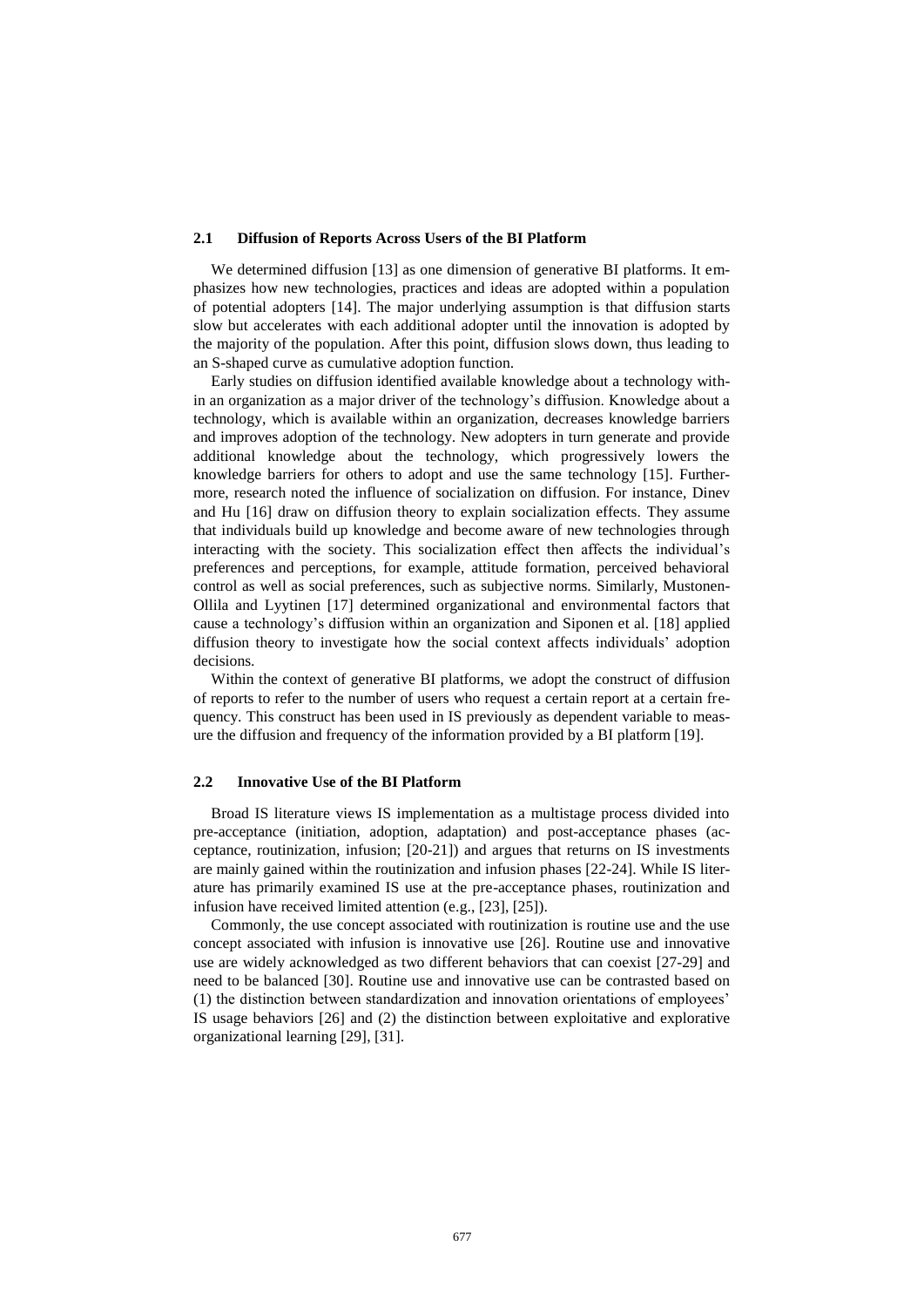Following extant literature we adopt the definition of innovative use as employee's usage of a BI platform in novel ways to support their work [26]. As explained above, we determined innovative use as one dimension of generativity.

To summarize, our research objective is to (1) explore which factors impede diffusion of reports across the users of a BI platform, (2) explore the reasons why individuals do not use their BI platform in an innovative manner, (3) upon our findings and extant literature derive requirements for BI platforms that foster innovative use and diffusion of reports, and (4) propose recommendations for BI platform vendors to design according BI platforms.

# **3 Research Method**

We followed a design science research (DSR) approach to address our research questions, because DSR is particularly suited to theoretically prescribe how to design artifacts in order to improve a certain situation [32-33]. Researchers have recommended DSR to investigate complex, non-decomposable research and business problems [34-35], understand and change generative events [36], and highlight knowledge creation based on rigorous validations [37-38].

According to Hevner [39], researchers first need to become aware of the relevant business problem they intend to investigate. The results of this stage are typically formulated as impediments of the current system [40]. Second, researchers should rigorously make use of the extant scientific knowledge base and theorize attributes of the pursued future system [39]. These attributes are usually referred to as metarequirements (MRs; [41]) because they reflect requirements that need to be met by an improved system. Finally, a system needs to be designed that fulfills the identified meta-requirements. Therefore, design principles (DPs) are proposed that describe how the new system should be implemented in order to meet the identified metarequirements. Finally, these DPs should be implemented, evaluated and refined iteratively [34], [39].

This paper suggests design principles that support innovative use to a BI platform and design principles which foster the diffusion of reports across the users of a BI platform. First, we reveal impediments of current BI platforms. Upon, we theorize meta-requirements of a BI platform which supports innovative use and diffusion of reports. Eventually, we introduce design principles for meeting these metarequirements.

As the exploration of impediments requires flexibility for examining aspects of innovative use and report diffusion that may not be completely identifiable at the outset of the study, we conduct an exploratory interview study [42]. This is a common approach for establishing DSR projects because it generates a comprehensive understanding of a real world problem [40]. Four sites were selected on the basis of theoretical relevance –that is, to ensure an adequate foundation for comparison and to maximize variation [43]. Specifically, based on our personal experiences from working and collaborating with potential organizations, we selected two organizations that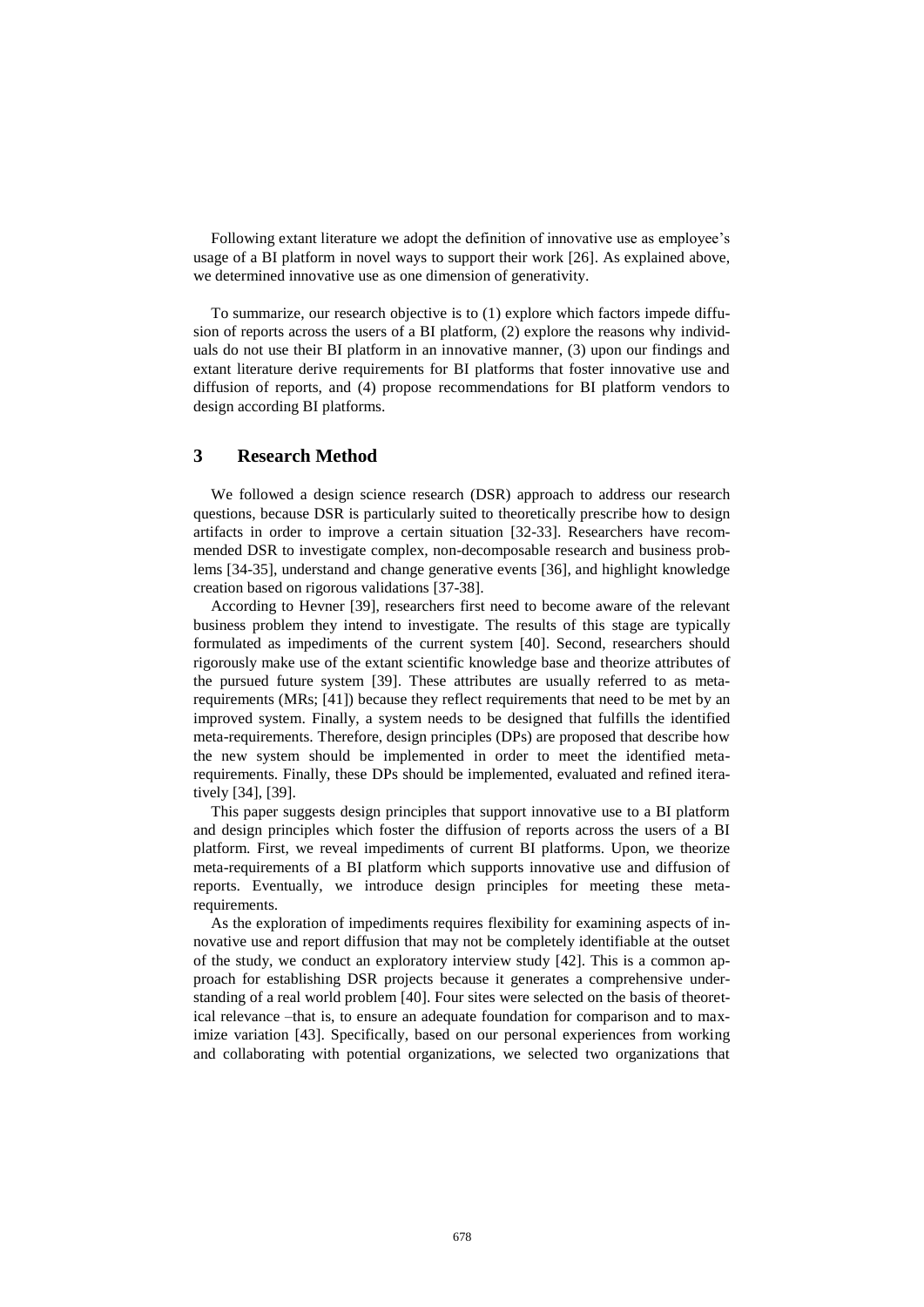focus on routine use and standardization [26] and two organizations that focus on innovative use. Furthermore, since literature indicates a beneficial effect on balancing routine use and innovative use by implementing additional specialized organizational units between end users and IT professionals [44], we assured that exactly one organization of each group had established a BI Competency Center (BICC). BICCs are specialized organizational units that perform cross-functional tasks regarding development, operation and support of BI platforms across a company [44].

Furthermore, we focused on vehicle manufacturing companies. Regarding collection of data, we conducted semi-structured in-depth interviews to gain detailed reallife data. We first interviewed managers from the IT department or BICC because they were able to provide us with rich information about their BI platforms. Additional respondents were recruited using snowball sampling and their suitability to provide additional insights [45]. Table 1 shows detailed descriptive information about all interviewees grouped by organization. An interview guide was developed. As needed, specific questions were asked to ensure completeness of data and comparability of cases. The interviews lasted 30-60 minutes and were transcribed and step-wise coded. Furthermore, codes were used to validate whether companies focused on routine use or innovative use. Finally, data collection was supplemented by review of internal documents, e-mail discussions and the companies' webpages.

| Table 1. Descriptive case information |  |
|---------------------------------------|--|
|---------------------------------------|--|

| Firm  | <i>Employees</i> | Respondents (total: 20)                                          |
|-------|------------------|------------------------------------------------------------------|
|       | (HO)             |                                                                  |
| Alpha | 300-500          | 3 IT professionals [1 IT director, 2 BI experts], 3 power users  |
|       | (USA)            | [1 program manager, 1 lean manager, 1 financial analyst]         |
| Beta  | 300-500          | 2 IT professionals [1 IT director, 1 BI expert]                  |
|       | (UK)             |                                                                  |
| Gamma | 20,000           | 1 IT professional, 2 BICC experts, 3 users [1 process owner (PO) |
|       | (Germany)        | marketing $\&$ sales, 1 PO cost accounting, 1 PO logistics]      |
| Delta | 10.000           | 1 IT professional, 3 BICC experts [1 BICC director, 2 BICC       |
|       | (Germany)        | experts], 2 users [1 PO logistics, 1 supply chain m. director]   |

# **4 Findings**

#### **4.1 Diffusion of Reports**

#### **Impediments to diffusion of reports.**

We conducted an interview study to explore which factors impede diffusion of reports across the users of a BI platform. Interestingly, a BICC expert at Gamma explains how he believes that the reason is not that existing reports are not adjusted to the needs of the users. Rather, the problem would be that users were not able to discover the reports they were looking for. This adversely affects diffusion, because being able to discover a report is a precondition for a user to reuse the report. Too many options create huge complexity and intransparency over existing reports.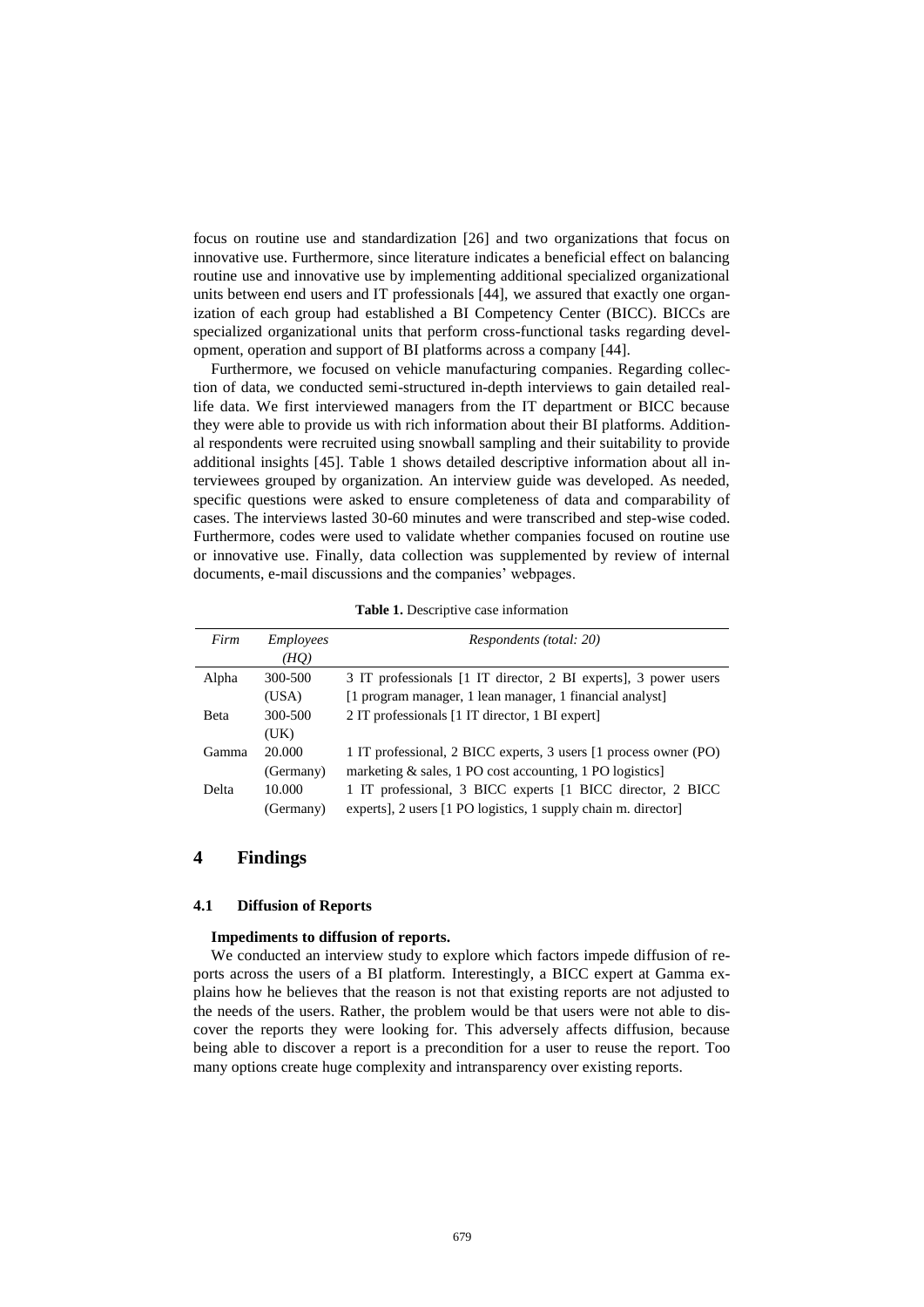*"We have very detailed possibilities for analyses. […] I fear it is less a problem that a required report doesn't exist. Rather the user gets buried by the bulk of options for selecting the report."* (BICC expert 2, Gamma)

Not knowing where to get the needed information tempts users into creating new reports instead of reusing existing reports – which again reduces transparency and complicates source identification. This is a vicious circle for organizations: If existing reports are less often reused across individual teams and departments, scale effects cannot be achieved and operational efficiency decreases [11].

> *"The problem I see is this identification. [….] How do you identify 'Oh, this is so great that others need it too'. You somehow have to provide a possibility to make this public."* (BICC expert 2, Delta)

This lack of guidance toward the required information also impedes users from becoming aware of available knowledge.

> *"I believe an adaptive platform may really assist if it is very intelligent. […] For instance, I am looking at something and notice I made a mistake: I delivered late. Then I would like to know why and the system would need to say 'Okay, from here you can jump to this query or this query. Then you get additional information which your current query does not provide.' "* (User 1, Delta)

# **Meta-requirements addressing diffusion of reports.**

Extant literature has shown that diffusion increases through social influence. In particular, Singh and Phelps [46] differentiate three types of social influence and show how they influence diffusion: infectiousness, social proximity and susceptibility. First, infectiousness refers to the influence of prior adopters. This includes factors such as the size, performance, status, success of prior adopters as well as the overall number of prior adopters. Second, social proximity refers to the social distance between two actors and determines how easily information is transmitted between them [47]. Marsden and Friedkin [48] distinguished social cohesion and role equivalence as two dimensions of social proximity. While social cohesion defines proximity in terms of the number, length, and strength of the paths that connect actors in a network, role equivalence defines proximity in terms of the similarity of two actors' profiles [46]. For instance, if a software designer and a requirements engineer would share an office and frequently work together, their social cohesion would be relatively high. However, role equivalence between them would rather be low because, e.g., the requirements engineer would gather and describe requirements while the designer would draw mockups. In other words, role equivalence would, probably, be much higher between two software designers – even if they were working on different projects and would be located in different offices. Finally, third, the impact of social influence on diffusion is shaped by susceptibility. Susceptibility of a new adopter to social influence describes the adopter's experience and skills. Building on the findings from our exploratory interview study and extant literature, we derive meta-requirements that a BI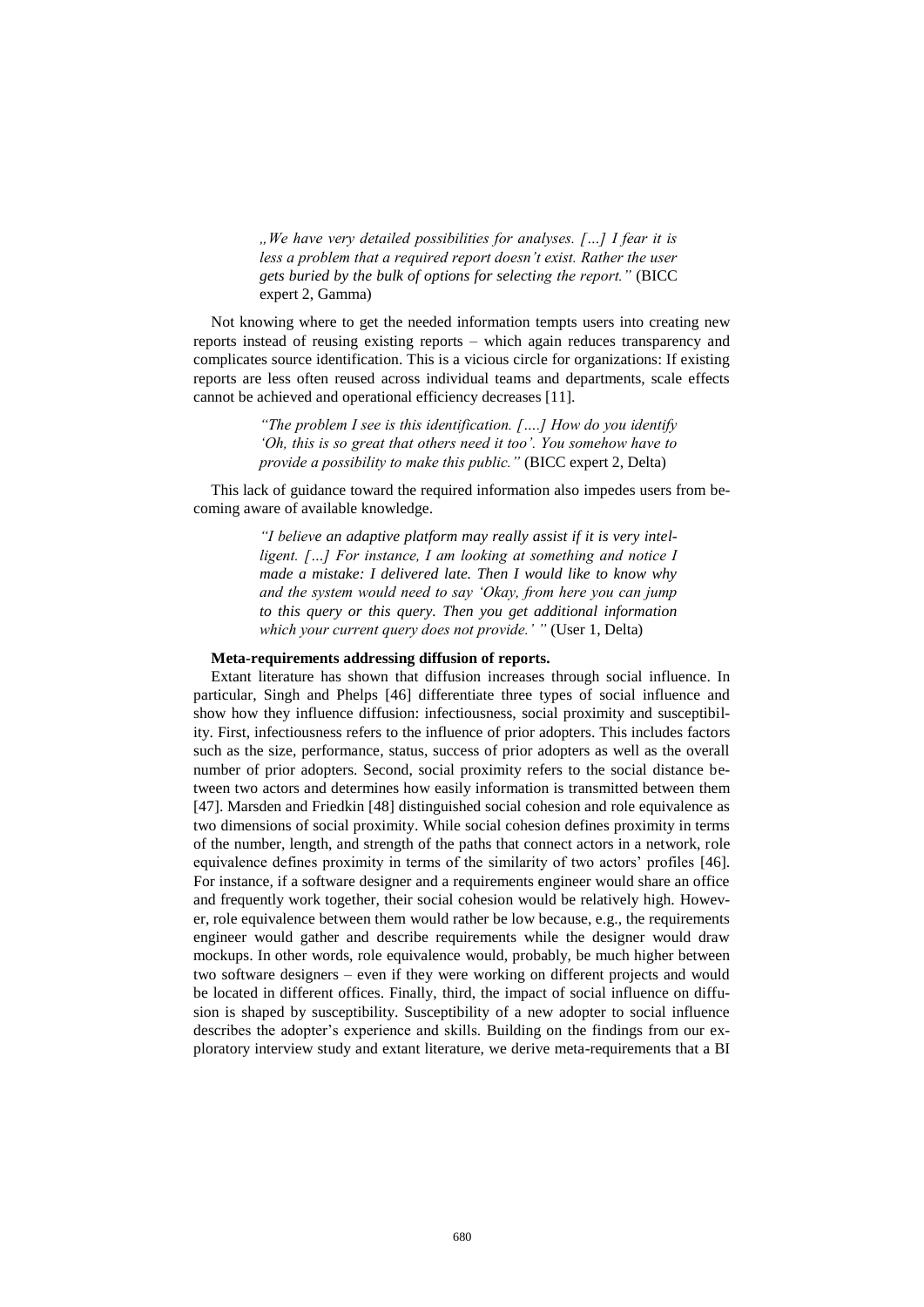platform would need to meet in order to improve diffusion of reports across all users of the BI platform.

> *MR1: In order to increase diffusion of a report, a BI platform needs to (a) make infectiousness of prior users of that report visible, (b) improve visibility of the role equivalence between a potential new user and previous users of that report, and (c) improve visibility of the social cohesion between a potential new user and previous users of that report.*

#### **4.2 Innovative Use**

#### **Impediments to innovative use.**

As a second dimension of generativity we identified innovative use. Thus, besides impediments to diffusion of reports, we also explored the reasons why users do not use their BI platforms in an innovative manner. Participants frequently mentioned the inflexible data model as an impediment for adjusting reports to the specific needs of the users and coping with bad data quality.

> "*The BI system takes away flexibility. […] And sometimes its data is wrong. […] And then you have to adjust something manually to reflect the reality again*." (User 3, Alpha)

In order to perform exploratory analyses in spite of limited flexibility, users tend to supplement their platform with individually tailored spreadsheets. While Beta and Delta configured their BI platforms to avoid any extraction of data, Alpha and Gamma do not forbid data extraction from the platform into spreadsheets. Interestingly, the IT department at Alpha even developed stored procedures within the BI platform for loading data from end user maintained spreadsheets.

> *"We take some spreadsheets that the users are maintaining and they save them to a folder which is mounted in way that the UNIX machine can read the same folder. […] And then I can use it in my BI platform."* (IT professional 3, Alpha)

In addition, Alpha also integrates data from external sources into the BI platform. This allows users to join internal and external data.

> *"We also have what's called the XXX. It's a database. […] This takes data from a company called XXX in the UK. […] It includes information related to our product. And we use it to […] derive our market share. […] Our database is extracted, and combined with the data that we have and that is used by our sales people and our executives to figure out where the market's going and how much market share we have."* (IT professional 2, Alpha)

Furthermore, end users at Alpha also explained that, as a consequence of their BI platform's openness, they sometimes would not be able to use the data anymore. For them, being able to assess the reliability of data is crucial. They needed to know the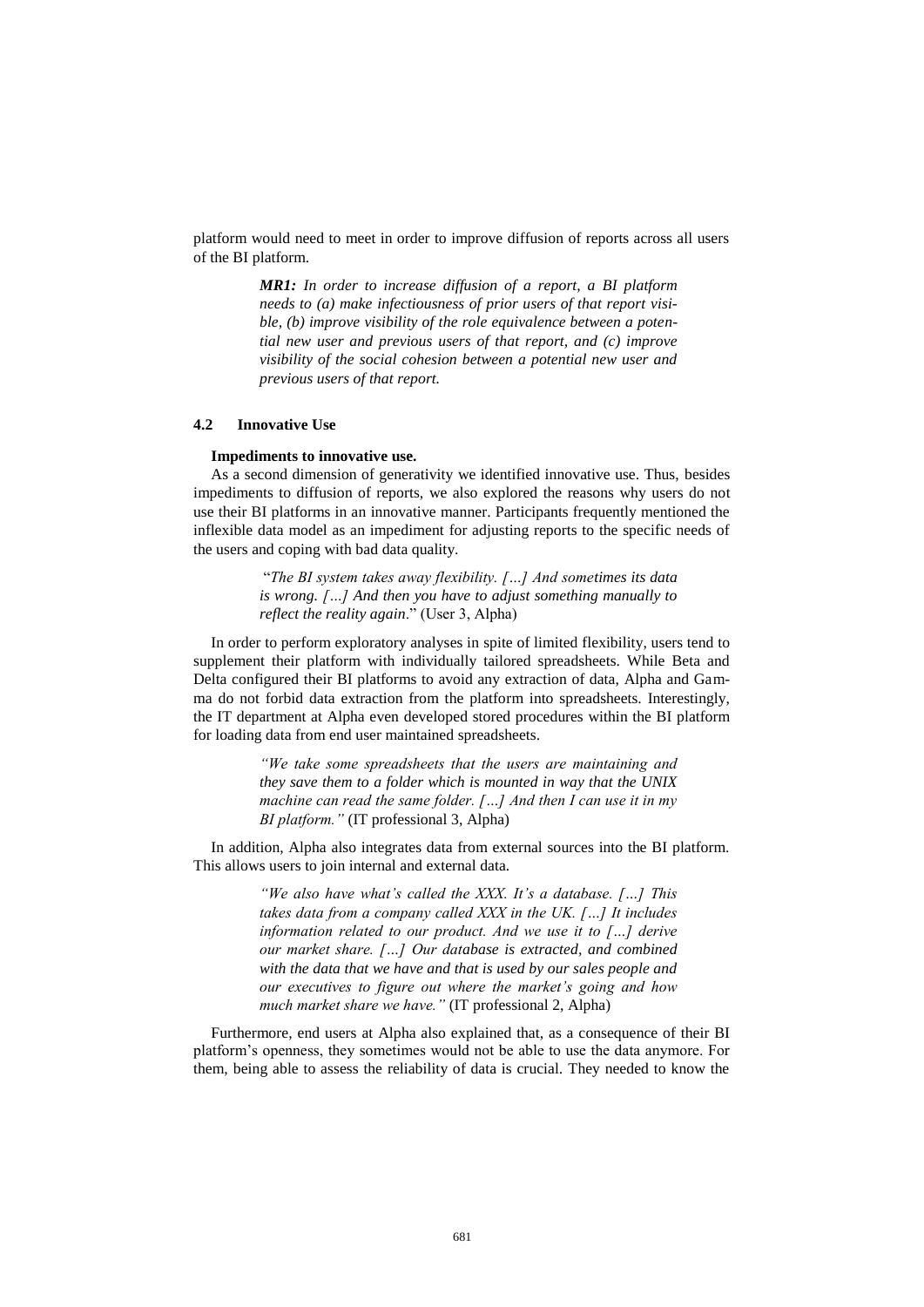source of the data. However, the BI platform's uncontrolled growth reduced transparency over data sources accessed by the BI platform and impedes users from evaluating the reliability of these sources: *"You have to ask: 'Where does this information come from?' […] If you don't know how you got the information, the report is worthless."* (User 3, Alpha)

#### **A meta-requirement addressing innovative use.**

Our observations regarding innovative use are consistent with extant literature. For instance, Faraj et al. [49] indicate how experimentation offers a response to organizing issues if outcomes are not known in advance. This uncertainty over potential outcomes constraints BI platforms to only encourage experimentation within defined boundaries and to avoid it outside [2]. Organizations should establish BI platforms in which users can perform new analyses and go beyond their standard uses and techniques [50]. Thus, we derive the following meta-requirement:

> *MR2: In order to increase innovative use, a BI platform needs to allow experimentation within predefined boundaries while avoiding experimentation outside these boundaries.*

# **5 Design Principles**

While the previous section identified impediments of generative BI platforms and derived meta-requirements that a generative BI platform should meet, this section builds on extant literature to explain how these meta-requirements may be accomplished. Therefore, we develop according design principles (DPs) that aim at increasing innovative use of the BI platform and diffusion of reports.

# **5.1 How can a BI Platform foster Diffusion of Reports?**

To improve diffusion of a specific report, we found that a BI platform needs to improve visibility of infectiousness of prior report users (MR1a) and social proximity (role equivalence and social cohesion) between new users and prior users of that report (MR1b, MR1c). Building on literature, a key factor for improving visibility is user guidance, because it allows focusing the user's attention on desired information and functionalities. In the 1990s, Silver [51] started examining possibilities for decisional guidance and their potential impacts. Briefly after that, Dhaliwal and Benbasat [52] developed a framework for knowledge-based system explanations. Ever since, guidance studies have examined manifold application areas and have been conducted on individuals as well as groups [53]. More recently, guidance studies highlighted the need for recommendation agents. Especially within the field of e-commerce, recommendation agents who provide additional information and explanations have been found to focus customers' attention and affect their shopping behavior [54-57]. The goal of affecting online customers' shopping behaviors is conceptually similar to our goal of improving diffusion of reports. In both situations a user's attention is being focused on a particular information (e.g., a shopping item or the infectiousness of a report's prior users) in order to lead the user into performing a certain action (e.g.,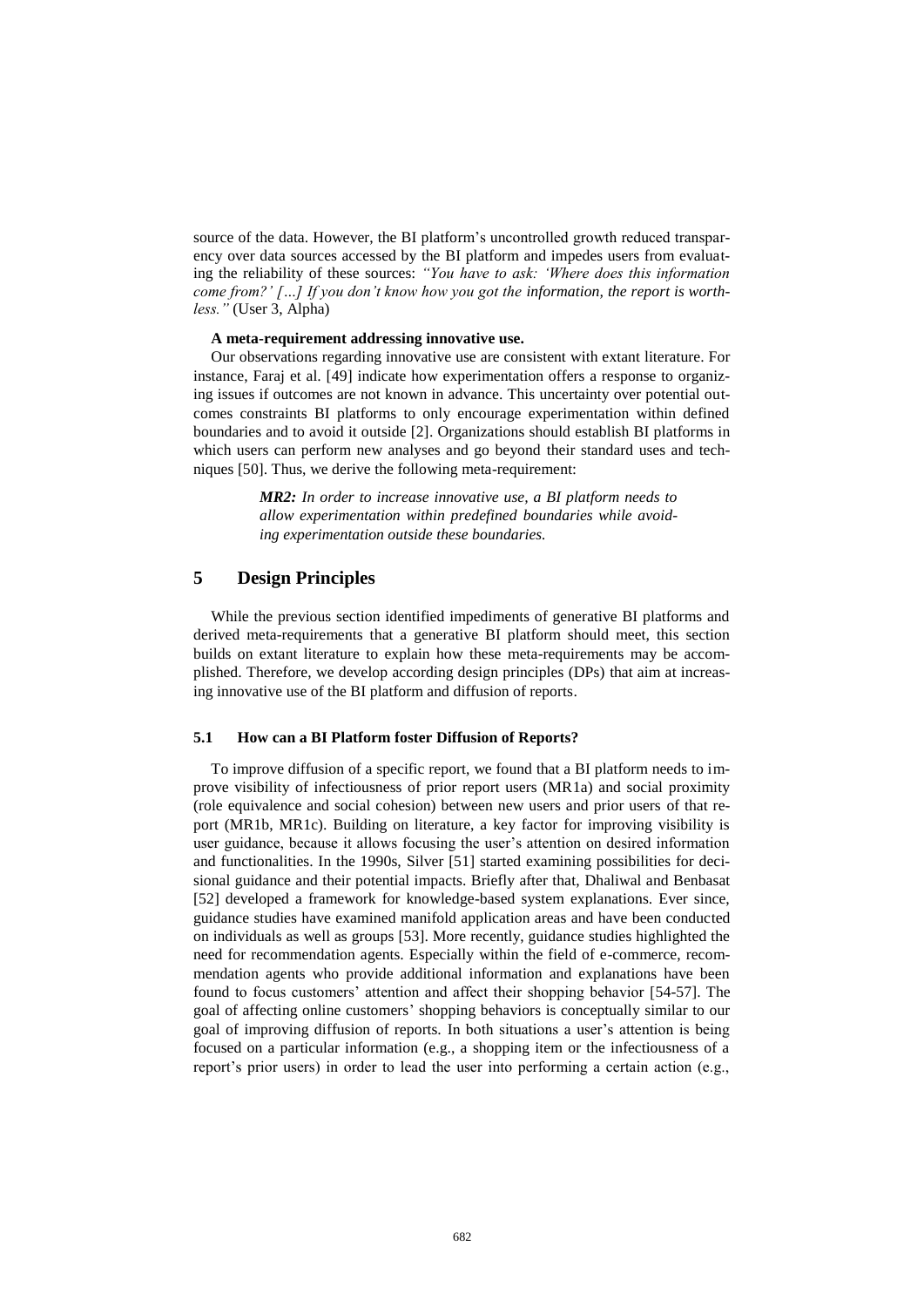buying the item or executing the report). Therefore, we suggest adoption of recommendation agents in order to address MR1a-MR1c.

Extant research within the Human-Computer Interaction (HCI) discipline distinguishes two design approaches for recommendation agents: collaborative filtering and content-based filtering. Collaborative filtering algorithms analyze and compare users' profiles to predict users' preferences [58]. One example for these algorithms is Amazon's patent on "Collaborative recommendations using item-to-item similarity mappings" [59] which provides the basis for the well-known "people who buy A also buy B" recommendations. However, collaborative filtering also has some fundamental downsides: users cannot influence the recommendation process [60], users do not understand why certain things are suggested and thus do not trust the recommendations [57], and user profiles are required beforehand [61].

In contrast to collaborative filtering, content-based filtering does not compare users with each other [62]. Instead recommendations are solely based on a single user's profile – especially on the user's preferences and history. While historical data about a user can be collected automatically over time, data about a user's preferences is typically gained through user interaction (e.g., inviting users to rate items which are managed by the recommendation agent). Therefore, a key challenge of content-based filtering algorithms are their ability to continuously learn and adapt and users' willingness to enter their preferences [61].

Not surprisingly, researchers recently started to develop concepts for combining collaborative filtering with content-based filtering in order to realize the advantages of both algorithms [63]. To our knowledge, only Loepp et al. [61] tested a hybrid approach against alternative algorithms yet. Their results indicate advantages regarding (1) fit of recommendations to users' interests, (2) automatic learning and adaptation to users' preferences, (3) required user effort. Furthermore, their algorithm performed best in situations where (4) users do not have any search directions in mind and (5) second best in situations where users have vague directions in mind.

Following recent research findings, we propose recommendations based on hybrid algorithms. That is, in addition to considering users' infectiousness, role equivalence between users and social cohesion between users [42], the algorithms underlying the recommendations should also consider user preferences that might be gained through additional user interactions.

> *DP1: In order to increase diffusion of a certain report, the BI platform should recommend that report to a potential new user based on (a) the potential user's preferences, (b) the infectiousness of prior users of that report, (c) the role equivalence between the potential user and previous users of that report, and (d) the social cohesion between the potential user and previous users of that report.*

# **5.2 How can a BI Platform foster Innovative Use?**

Experimentation refers to the use of technology to encourage participants to try out novel ideas [49]. One way to allow this while also defining boundaries is to provide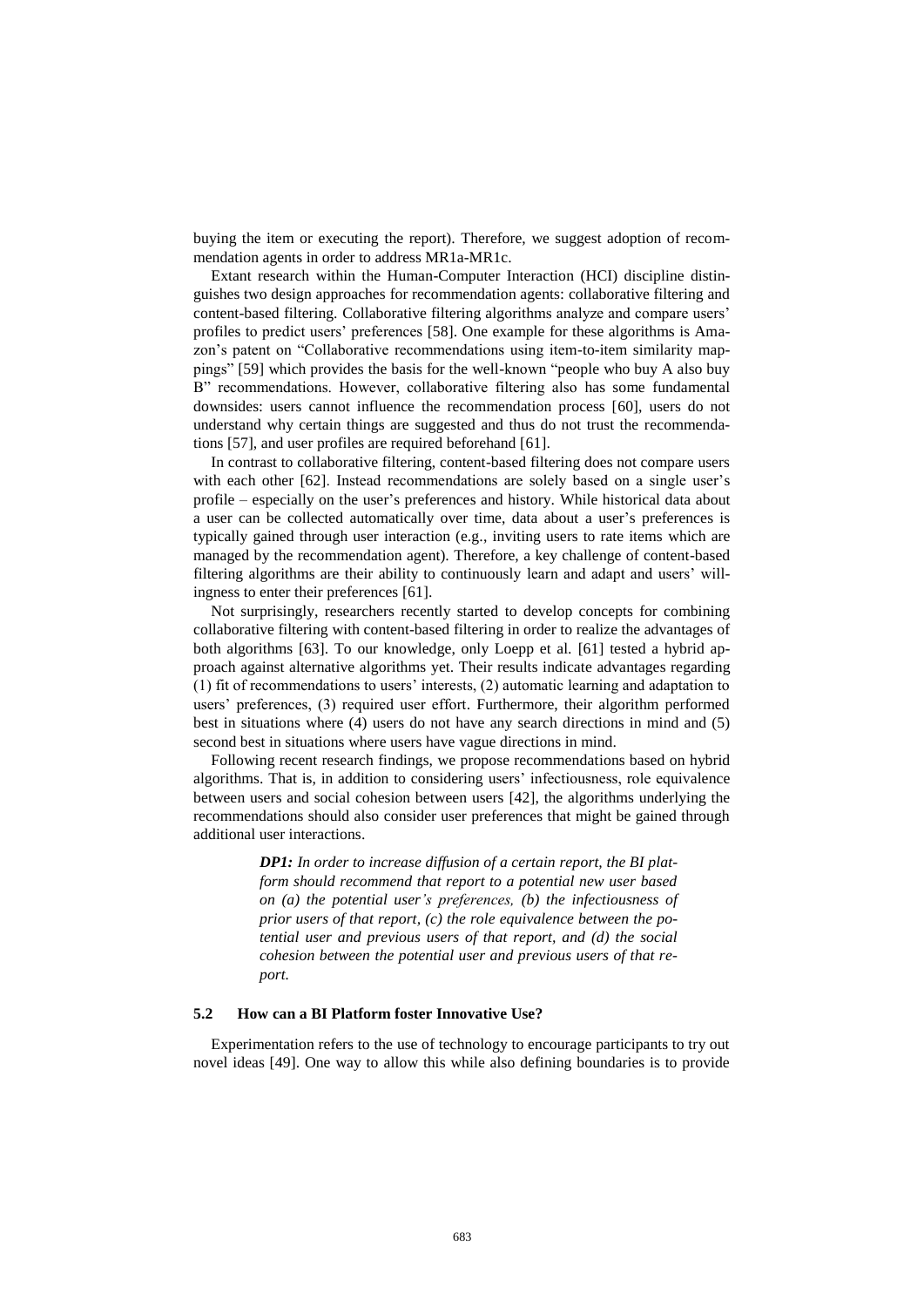an environment to the user in which the user can access only a subset of the data and/or a limited set of the BI platform's functionalities [64]. Such an environment is typically referred to as a sandbox (e.g., [50], [65]). Sandboxes provide a way to avoid adverse effects from one user's experimentation on other users of the same platform. Sandboxes can either be permanent where resource changes persist after the programs finish running, or ephemeral where changes are discarded after the sandbox is no longer in use [66-67]. Importantly, isolation-based sandboxes where the effect of what happens inside a sandbox is entirely isolated from resources outside the sandbox, are usually configured in ways to circumvent this isolation because for users to intervene with each other they need to copy data into and out of their sandboxes [64], [66].

The roots of sandboxes as a way to protect resources of an IS date back to the early 1970's when computer scientists showed that virtual machines can be used to improve overall system security by providing an additional layer of controls [68]. Ever since, researchers have proposed and adopted sandboxes for manifold usage scenarios. For instance, sandboxes for emulation of entire devices [69], sandboxes as an environment in which plugins may compile and interpret program code [70-74], sandboxes for running single-application lightweight operating systems as embedded systems [72], sandboxes as so-called "powerboxes" to virtualize full commodity operating systems [73], sandboxes for multimedia composition on mobile devices [74] and sandboxes for flexible data analytics [75]. However, only recently IS and organizational management researchers have suggested innovation sandboxes [76] for experimentation in order to allow piloting of software ideas [65], afford generative responses to new requirements [49] and deal with pressures to change and innovate [77].

Following these recommendations, we conclude that BI platforms should provide their users with sandboxes in order to allow them experimentation in a controlled environment. In contrast to the standardized core of the BI platform, such sandboxes should allow users to load data from additional organization-internal as well as organization-external sources. Thus, as our second design principle, we propose:

> *DP2: In order to increase a user's innovative use of a BI platform, the BI platform should provide a permanent sandbox to the user in which the user can load the data from the BI platform, modify it, and enrich it with data from external data sources.*

# **6 Discussion and Conclusion**

In this paper, we built on generativity research to design BI platforms that simultaneously foster flexibility and stability [5]. In particular, we defined innovative use and diffusion of reports as two dimensions of generativity. While innovative use refers to employees' post-acceptance use of a BI platform in novel ways [26], diffusion of reports refers to the number of users who request a certain report at a certain frequency [19]. Upon this understanding we established a DSR project. We first conducted an exploratory interview study to identify impediments of current BI platforms to these two dimensions. Subsequently, we studied extant literature and theorized metarequirements for a BI platform that would mitigate these impediments. Finally, we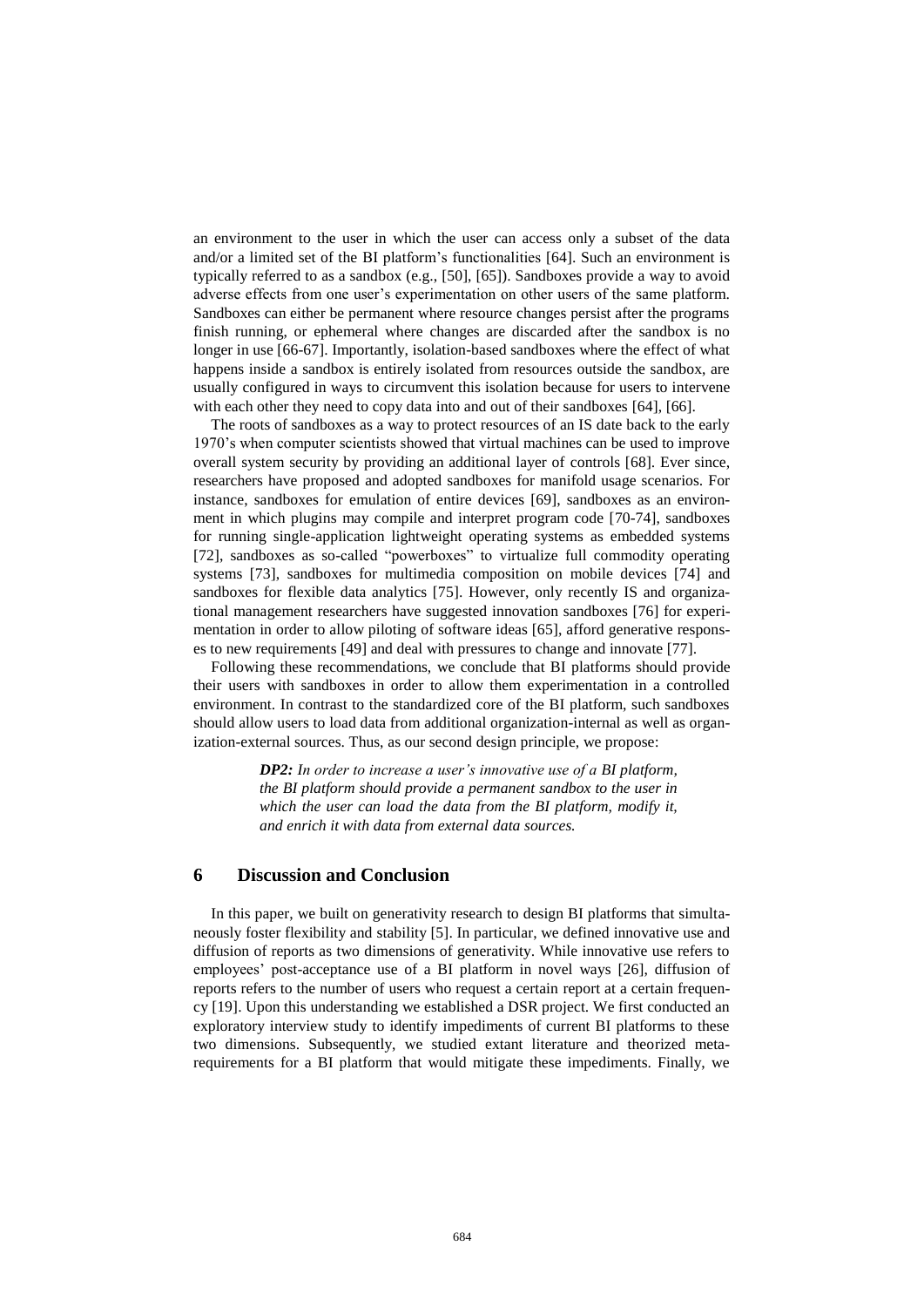suggested design principles that provide guidance on how to meet these metarequirements.

Our design principles can be classified as an exaptation to existing knowledge if positioning them within Gregor and Hevner's [32] "DSR Knowledge Contribution Framework". In particular, our design principles extend the existing state of knowledge within the BI domain for the following reasons. First, we draw on virtualization research from the Computer Science discipline to explain how and why sandboxes could increase users' post-adoptive, innovative use of their BI platforms while still enabling administrators to set boundaries. Second, we draw on personalization research from the Human-Computer-Interaction discipline to explain how a recommendation agent could support factors for diffusion (i.e., infectiousness, role equivalence, and social cohesion). Third, we used logical reasoning to determine the class of algorithms that should be used by a recommendation agent within the BI domain. Fourth, in combination with the impediments identified through our interview study and the meta-requirements derived from literature to solve the identified impediments, the proposed design principles form a sequence consisting of (a) impediment, (b) solution, and (c) action to be taken [40]. Each of these sequences represents a theoretical proposition that could be subjected to empirical testing and confirmation. Hence, each combination of impediment, MR and DP represents a contribution to theory [40], [78].

Furthermore, the two suggested design principles improve generativity of a BI platform, because (1) DP1 increases diffusion of reports across users without limiting innovative use and (2) DP2 enables innovative use of the BI platform while maintaining a stable platform base that supports innovative use and diffusion of reports in the long run [5]. Consequently, the design principles can reduce users' tendencies to supplement their BI platforms with individually tinkered spreadsheets [7] and, thus, limited reuse of reports and information [4]. This facilitates the work of both power user as well as infrequent users. For instance, power users can access and manage all reports from within the BI platform and infrequent users are assisted with suggestions when searching for reports. Also, both user groups can extend existing reports and experiment with external data without having to care about data integration losses

Toward this end, we constantly reviewed extant literature to support our decisions. For instance, we proposed a combination of collaborative filtering and content-based filtering algorithms for the implementation of a recommendation agent because recent studies showed that such a combination performs particularly well in domains in which user effort needs to be minimized and users only have a vague knowledge about all available data. To our knowledge, suggestions for BI sandboxes and recommendation agents in previous literature were either less specific (mostly IS literature) or focused on improvements of algorithms without a strong theoretical backing (mostly HCI literature). Thus, our design principles based on case studies and extant research are valuable for BI managers as well as BI researchers. However, we acknowledge that our design principles are subjective and other researchers may propose different principles for improving BI platform generativity.

Furthermore, an empirical evaluation of the suggested design principles is still outstanding. Thus, the design principles are tentative in nature. However, by reviewing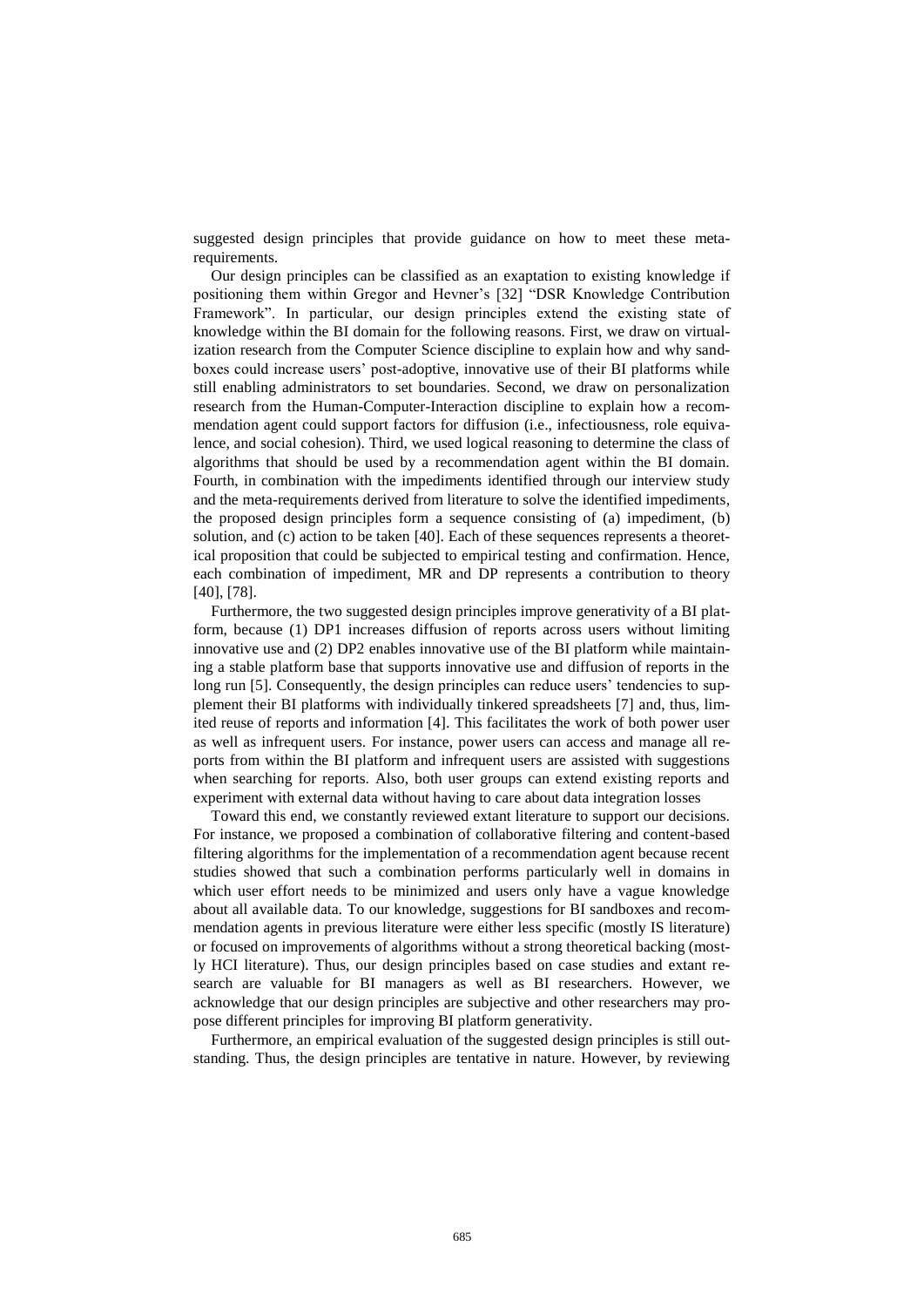the existing literature and conducting an interview study, we already provide some theoretical and empirical backing for our design principles. This view of design principles is consistent with extant design science literature stating that empirically backed design principles represent a theoretical contribution if they clearly suggest a cause-effect relationship [40], [80].

In order to empirically evaluate our suggested design principles, we are currently testing possible implementations within a laboratory BI platform. In particular, we are using a data warehouse provided by SAP and implement and configure BI sandboxes for end users. Furthermore, we are developing a recommendation agent which accesses metadata about previous usage of the data warehouse and BI sandboxes directly from the underlying database. The recommendation agent combines this information with information collected from the user's BI client (e.g., currently filtered dimensions). Thus, the agent is able to provide recommendations about, e.g., commonly used reports from colleagues who are frequently performing similar tasks (DP1c).

Our BI platform will be evaluated as follows. Over a term of twelve weeks, 100 Management and Information Systems graduate students who are specializing in "Business Intelligence and Management Support Systems" are exploring a BI test data set. They are divided into ten teams with ten participants each. Five teams are equipped with BI sandboxes while the remaining five teams are not equipped with BI sandboxes. Importantly, participants are assigned to a team with or without a BI sandbox based on their individual preference. Furthermore, they are equipped with and trained and supported in a wide range of BI clients from which they may freely choose their preferred client(s): Microsoft Excel Pivot, Tableau Desktop, SAP BusinessObjects Analysis, SAP Design Studio, SAP Crystal Reports. Additional web links to further BI clients are also provided, e.g., IBM Contoso and QlikView. The outcome, that is (re-)usage, is measured in terms of (1) actual data warehouse usage and (2) experiment participants' self-reported usage (via bi-weekly questionnaires). We deem triangulation of usage measures to be appropriate for our study because we intend to measure both usage of the central data warehouse as well as usage of potential supplements (e.g., local spreadsheets). Finally, each team's performance is evaluated by the course instructors and students receive credit based on their team's performance.

Regarding further research, an exploratory investigation of additional organizations may indicate additional impediments that our design principles do not address yet. In particular, we focused on improving visibility of a report's social influence in order to increase diffusion of reports. This is consistent with extant literature which determined social influence as main predictor of diffusion [26]. Nevertheless, researchers may adopt different concepts to improve diffusion and, consequently, arrive at different meta-requirements. Similarly, we determined recommendation agents and sandboxes as suited measures for meeting the identified meta-requirements because extant literature has adopted these concepts in conceptually similarly situations (e.g., [49], [54-56]). However, other researchers may alternatively adopt different concepts and arrive at different design principles. Finally, we acknowledge that the suggested design principles are still tentative since they are still subject to evaluation and refinement [34], [39]. The actual value of our design principles can only be determined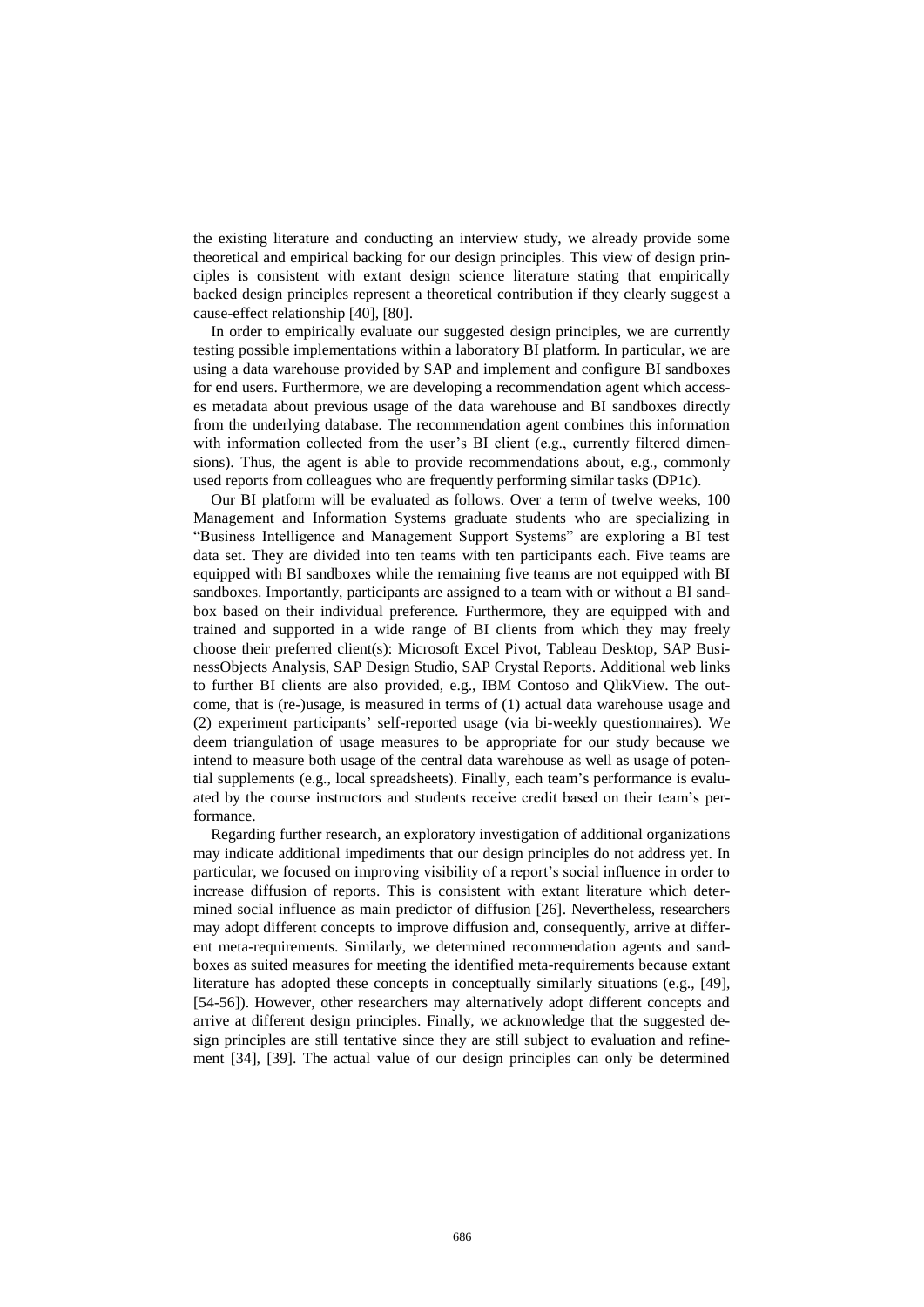after their implementation and examination within a real world scenario. Therefore, future work may compare and assess alternative theory bases and focus on implementation and evaluation of the proposed design principles in practice.

## **References**

- 1. Maas, J.B., Fenema, P.C., Soeters, J.: Information System Infusion: The Role of Control and Empowerment. In: ICIS Proceedings, Orlando (2012)
- 2. Györy, A., Cleven, A., Uebernickel, F., Brenner, W.: Exploring the Shadows: IT Governance Approaches to User-Driven Innovation. In: ECIS Proceedings, p.222 (2012)
- 3. Baskerville, R: Individual IS as a Research Arena, Europ. J. Inf. Sys. 20, 251-254 (2011)
- 4. Behrens, S: Shadow Systems: The Good, the Bad, the Ugly, Com. ACM 52, 124-129 (2009)
- 5. Tilson, D., Lyytinen, K., Sørensen, C.: Digital Infrastructures: The missing IS Research Agenda, Inf. Sys. Res. 21:4, 748-759 (2010)
- 6. Chakravarty, A., Grewal, R., Sambamurthy, V: "Information Technology Competencies, Organizational Agility, and Firm Performance," Inf. Sys. Res. 24:4, 976-997 (2013)
- 7. Davenport, T.H: Big Data @ Work: Dispelling the Myths, Uncovering the Opportunities, HBS Publishing, Boston (2014)
- 8. Yoo, Y.: The Tables have Turned: How can the Information Systems Field contribute to Technology and Innovation Management Research? J. AIS 14, 227-236 (2013)
- 9. Bernardes, E., Hanna, M.A.: Theoretical Review of Flexibility, Agility and Responsiveness in the Operations Management Literature, Int. J. Op. Prod. Mgmt. 29:1, 30-53. (2009)
- 10. Farjoun, M.: Beyond Dualism: Stability and Change as a Duality, Acad. Mgmt. Rev. 35:2, 202-225 (2010)
- 11. Gaskin, J., Thummadi, B.V., Lyytinnen, K., Yoo, Y.: Digital Technology and the Variation in Design Routines. In: ICIS Proceedings, Shanghai (2011)
- 12. Zittrain, J.L.: The Future of the Internet and How to Stop It, New Haven (2008)
- 13. Rogers, E.: Diffusion of Innovations, Simon and Schuster, New York (2010)
- 14. Bhattacherjee, A.: Social Science Research: Principles, Methods, and Practices (2012)
- 15. Attewell, P.: Technology Diffusion and Organizational Learning. Org. Sc., 3:1, 1–19 (1992)
- 16. Dinev, T., Hu, Q.: The Centrality of Awareness in the Formation of User Behavioral Intention toward Protective Information Technologies., J. AIS, 8:7, 386–408 (2007)
- 17. Mustonen-Ollila, E., Lyytinen, K.: Why Organizations adopt IS Process Innovations: A Longitudinal Study using Diffusion of Innovation Theory. Inf. Sys. J. 13:3, 275–297 (2003)
- 18. Siponen, M., Pahnila, S., Mahmood, M.: Compliance with Information Security Policies: An Empirical Investigation. IEEE Computer, 43:2, 64–71 (2010)
- 19. Burton-Jones, A., Straub, D.W.: Reconceptualizing System Usage: An Approach and Empirical Test, Inf. Sys. Res. (17:3), 228-246 (2006)
- 20. Cooper, R.B., Zmud, R.W.: IT Implementation Research: A Technology Diffusion Approach, Mgmt. Sc. 36:2, 123-139 (1990)
- 21. Kwon, T.H., Zmud, R.W.: Unifying the fragmented Models of IS Implementation. In: Boland, Hirschheim (eds), Critical Issues in ISR, John Wiley, New York. 227-251 (1987)
- 22. Bhattacherjee, A.: Understanding IS Continuance: An Expectation-Confirmation Model, MIS Quarterly 25:3, 351-370 (2001)
- 23. Jasperson, J., Carter, P.E., Zmud, R.W.: A Comprehensive Conceptualization of Postadoptive Behaviors Associated with Work Systems, MIS Quart. 29:3, 525-557 (2005)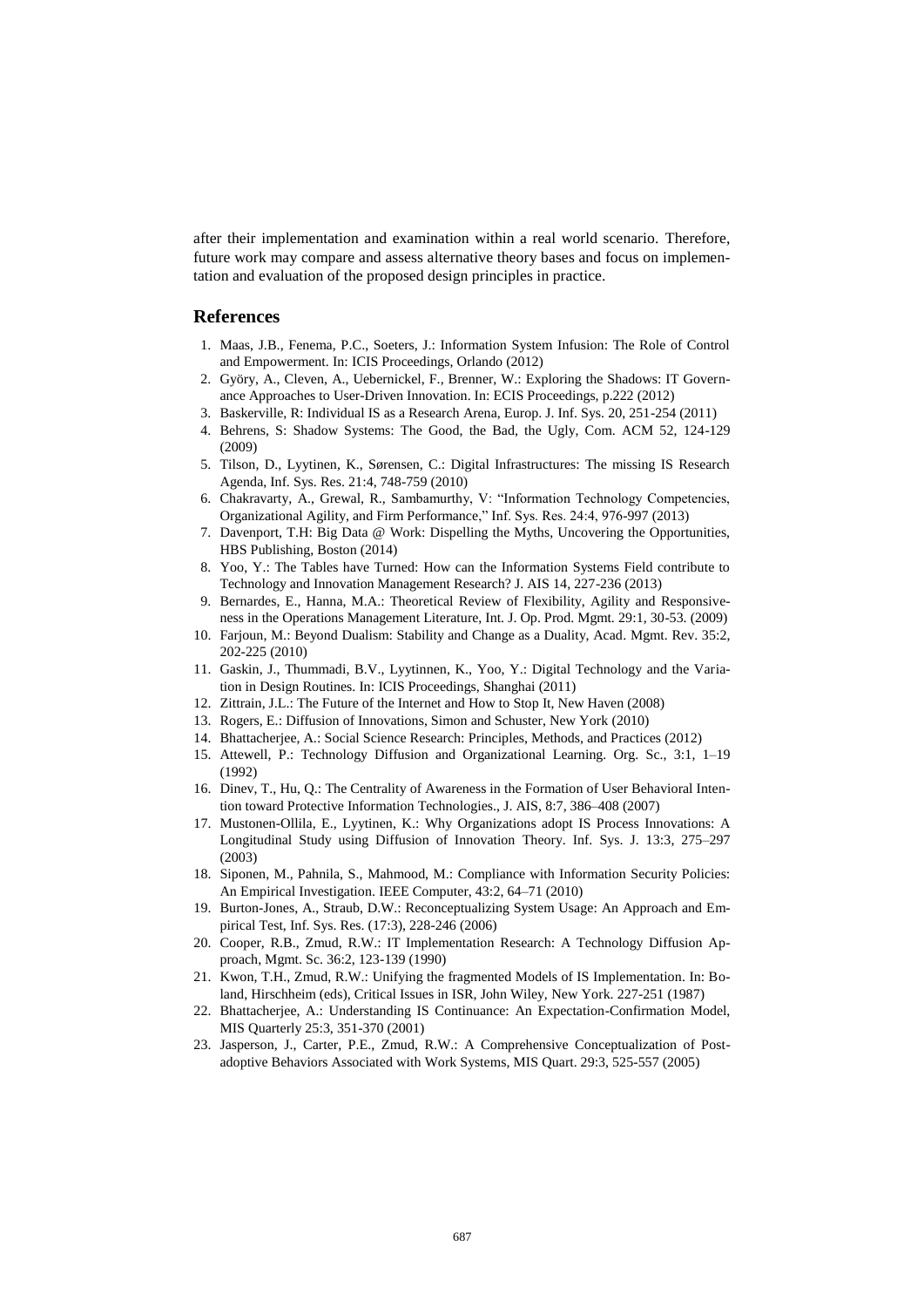- 24. Saga, V., Zmud, R: The Nature and Determinants of IT Acceptance, Routinization, and Infusion. In: Levine, ed., Diffusion, Transfer and Implementation, Amsterdam, 67-86 (1994)
- 25. Hsieh, J., Wang, W.: Explaining Employees' Extended Use, Eur. J. Inf. Sys. 16:3 (2007)
- 26. Li, X., Hsieh, J.J.P.-A., Rai, A.: Motivational Differences Across Post-Acceptance Information Usage Behaviors, Inf. Sys. Res. 24:3, 659-682 (2013)
- 27. Benner, M.J., Tushman, M. L.: Exploitation, Exploration, and Process Management: The Productivity Dilemma Revisited, Acad. Mgmt. J. 28:2, 238-256 (2003)
- 28. Gupta, A.K., Smith, K.G., Shalley, C.E.: The Interplay between Exploration and Exploitation, Acad. Mgmt. J. 49:4, 693-706 (2006)
- 29. March, J: Exploration and Exploitation in Organizational Learning, Org. Sc. 2, 71-87 (1991)
- 30. Atuahene-Gima, K., Murray, J.Y.: Exploratory and Exploitative Learning in New Product Development, J. Internat. Marketing 15:2, 1-29 (2007)
- 31. Im, G., Rai, A.: Knowledge Sharing Ambidexterity in Long-Term Interorganisational Relationships, MIS Quarterly 29:3, 525-557 (2005)
- 32. Gregor, S., Hevner, A.R.: Positioning and Presenting Design Science Research for Maximum Impact, MIS Quarterly 37:2, 337-355 (2013)
- 33. Markus, M., Majchrzak, L.A., Gasser, L.: A Design Theory for Systems that Support Emergent Knowledge Processes, MIS Quarterly 26:3, 179-212 (2002)
- 34. Kuechler, W., Vaishnavi, V.: A Framework for Theory Development in DSR: Multiple Perspectives, J. AIS (13:6), 395-423 (2012)
- 35. Gill, T.G.: Reflections on Reshaping the Rugged Fitness Landscape, Int. J. Emerging Transdiscipline, 165-196 (2008)
- 36. Carlsson, S.A.: DSR in IS: A Critical Realist Approach. In: Hevner, Chatterjee, Design Research in IS, 209-233, Springer (2010)
- 37. Goes, P.B.: Design Science Research in Top IS Journals, MIS Quarterly 38:1, ii-viii (2014)
- 38. Nunamaker, J., Derrick, D., Elkins, A., Burgoon, J., Patton, M.: Embodies Conversational Agent-Based Kiosk for Automated Interviewing, J. Mgmt. Inf. Sys. 28:1, 17-48 (2011)
- 39. Hevner, A.R.: A Three Cycle View of DSR, Scand. J. Inf. Sys. 19:2, art. 4, (2007)
- 40. Day, J.M., Junglas, I., Silva, L.: Information Flow Impediments in Disaster Relied Supply Chain, J. AIS, 637-660 (2009)
- 41. Walls, J.G., Widmeyer, G.R., El Sawy, O.A.: Assessing IS Design Theory in Perspective, J. Inf. Techn. Theory Appl. 6:2, 43-58 (2004)
- 42. Eisenhardt, K.M.: Building Theories from Case Study Research, A. Mgmt. Rev. 14:4, 532- 550 (1989)
- 43. Lapointe, L., Rivard, S.: A Triple Take on Information Systems Implementation, Org. Sc. 18:1, 89-107 (2007)
- 44. Unger, C., Kemper, H.-G., Russland, A.: "Business Intelligence Center Concepts," AMCIS Proceedings, Toronto, paper 147 (2008)
- 45. Patton, M.Q.: Qualitative Research and Evaluation Methods, Thousand Oaks (2002)
- 46. Singh, P.V., Phelps, C.: Networks, Social Influence, and the Choice Among Competing Innovations, Inf. Sys. Res. 24:3, 539-560 (2013)
- 47. Coleman, J., Katz, E., Menzel, H.: Medical Innovation, Bobs Merrill, New York (2013)
- 48. Marsden, P., Friedkin, N.: Network Studies of Social Influence, Social Methods Res. 22:1, 127-151 (1993)
- 49. Faraj, S., Jarvenpaa, S.L., Majchrzak, A.: Knowledge Collaboration in Online Communities, Org. Sc. 22:5, 1224-1239 (2011)
- 50. Franks, B.: Taming the Big Data Tidal Wave, John Wiley & Sons, New Jersey (2012)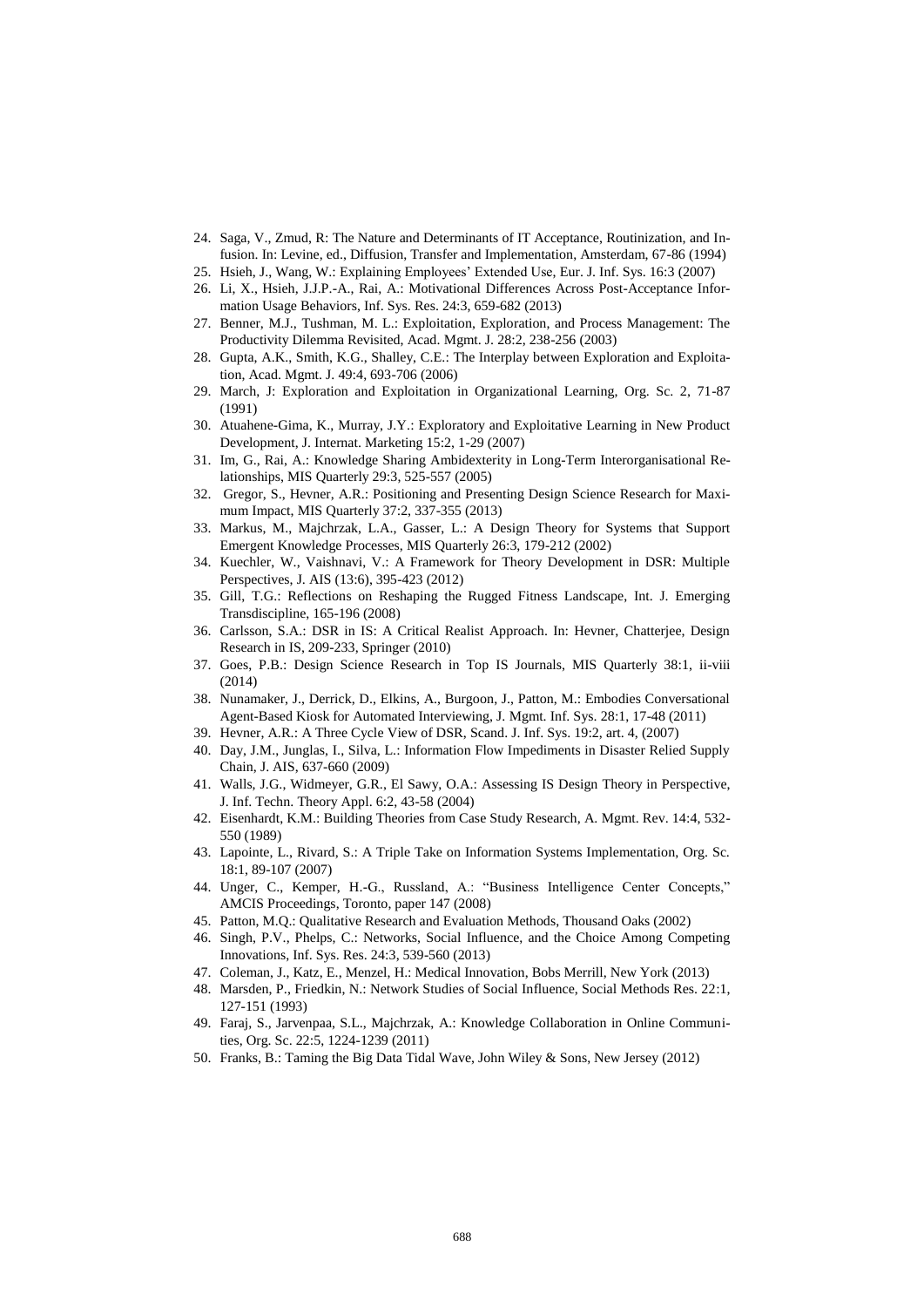- 51. Silver, M.S.: Decisional Guidance for Computer-Based Decision Support, MIS Quarterly 15:1, 105-122 (1991)
- 52. Dhaliwal, J.S., Benbasat, I.: The Use and Effects of Knowledge-based System Explanations, Inf. Sys. Res. 7:3 (1996)
- 53. Limayem, M., DeSanctis, G.: Providing Decisional Guidance for Multicriteria Decision Making in Groups, Inf. Sys. Research 11:4, 386-401 (2000)
- 54. Zhang, T., Agarwal, R., Lucas, H.C.: The Value of IT-Enabled Retailer Learning: Personalized Product Recommendations, MIS Quarterly 35:4, 859-881 (2011)
- 55. Tam, K. Y., Ho, S. Y.: Web Personalization as a Persuasion Strategy: An Elaboration Likelihood Model Perspective, Inf. Sys. Res. 16:3, 271-291 (2005)
- 56. Wang, W., Benbasat, I.: Recommendation Agents for Electronic Commerce: Effects of Explanation Facilities on Trusting Beliefs, J. Mgmt. Inf. Sys. 23:4, 217-246 (2007)
- 57. Xiao, B., Benbasat, I.: E-Commerce Product Recommendation Agents: Use, Characteristics, and Impact, MIS Quarterly (31:1), 137-209 (2007)
- 58. Su, X., Khoshgoftaar, T.M.: A Survey of Collaborative Filtering Techniques, Adv. Artifical Int., 1-19 (2009)
- 59. Linden, G.D., Jacobi, J.A., Beson, E.A.: Collaborative recommendations using item-toitem similarity mappings, United States Patent, #6266649 (2001)
- 60. Konstan, J.A., Riedl, J.: Recommender Systems: From Algorithms to User Experience, User Modeling and User-Adapted Interaction 22:1-2, 101-123 (2012)
- 61. Loepp, B., Hussein, T., Ziegler, J.: Choice-Based Preference Elicitation for Collaborative Filtering Recommender Systems. In: CHI Proceedings, Toronto, Canada (2014)
- 62. Pazzani, M.J., Billsus, D.: Content-Based Recommendation Systems. In: P. Brusilovsky, A. Kobsa, W. Nejdl, The Adaptive Web, Springer, Berlin, 325-341 (2007)
- 63. Zhao, X., Zhang, W., Wang, J.: Interact. Collaborat. Filtering. In: Proc. CIKM, ACM (2013)
- 64. Schreuders, Z.C., McGill, T., Payne, C.: The State of The Art of Application Restrictions and Sandboxes, Computers & Security 32, 219-241 (2012)
- 65. Majchrzzak, A., Maloney, J.: Enterprise Mashups. Report, Society for Information Management's Advanced Practices Council, Chicago (2008)
- 66. Potter, S., Nieh, J.: Easy-to-Use Desktop Applications Fault Containment on Commodity Operating Systems, Annual Technical Conference, Boston (2010)
- 67. Rutkowska, J., Wojtczuk, R.: Invisible Things Lab, Technical Report (2010)
- 68. Madnick, S.E., Donovan, J.J.: Application and Analysis oft he Virtual Machine Approach, ACM Workshop on Virtual Computer Systems, Cambridge, MA, Harvard University (1973)
- 69. Sugerman, J., Venkitachalam, G., Lim, B.H.: Virtualizing I/O Devices on VMware Workstations, USENIX Annual Technical Conference, Boston (2001)
- 70. Yee, B., Sehr, D., Dardyk, G., et al.: Native Client: A Sandbox for Portable, Untrusted Native Code, Communication ACM 53, 91-9 (2010)
- 71. McCauley,T: Understanding Security Changes in Flash Player. http://www.addlifetotheweb.
- com/devnet/flashplayer/articles/fplayer10\_security\_changes.html (accessed: 08/02/2014) 72. Whitaker, A., Shaw, M., Gribble, S.D., Denali: Lightweight Virtual Machines for Distrib-
- uted Networkd Applications, USENIX Symposium, Boston, MA, 195-209 (2002)
- 73. Miller, M.S., Tulloh, B., Shapiro, J.S.: The Structure of Authority: Why Security us not a Separable Concern. In: Multiparadigm Programming, 2-20, Belgium, Springer (2004)
- 74. Fono, D., Counts, S.: Sandboxes: Supporting Social Play through Collaborative Multimedia Composition on Mobile Phones. In: Proceedings of the ACM CSCW, Canada (2006)